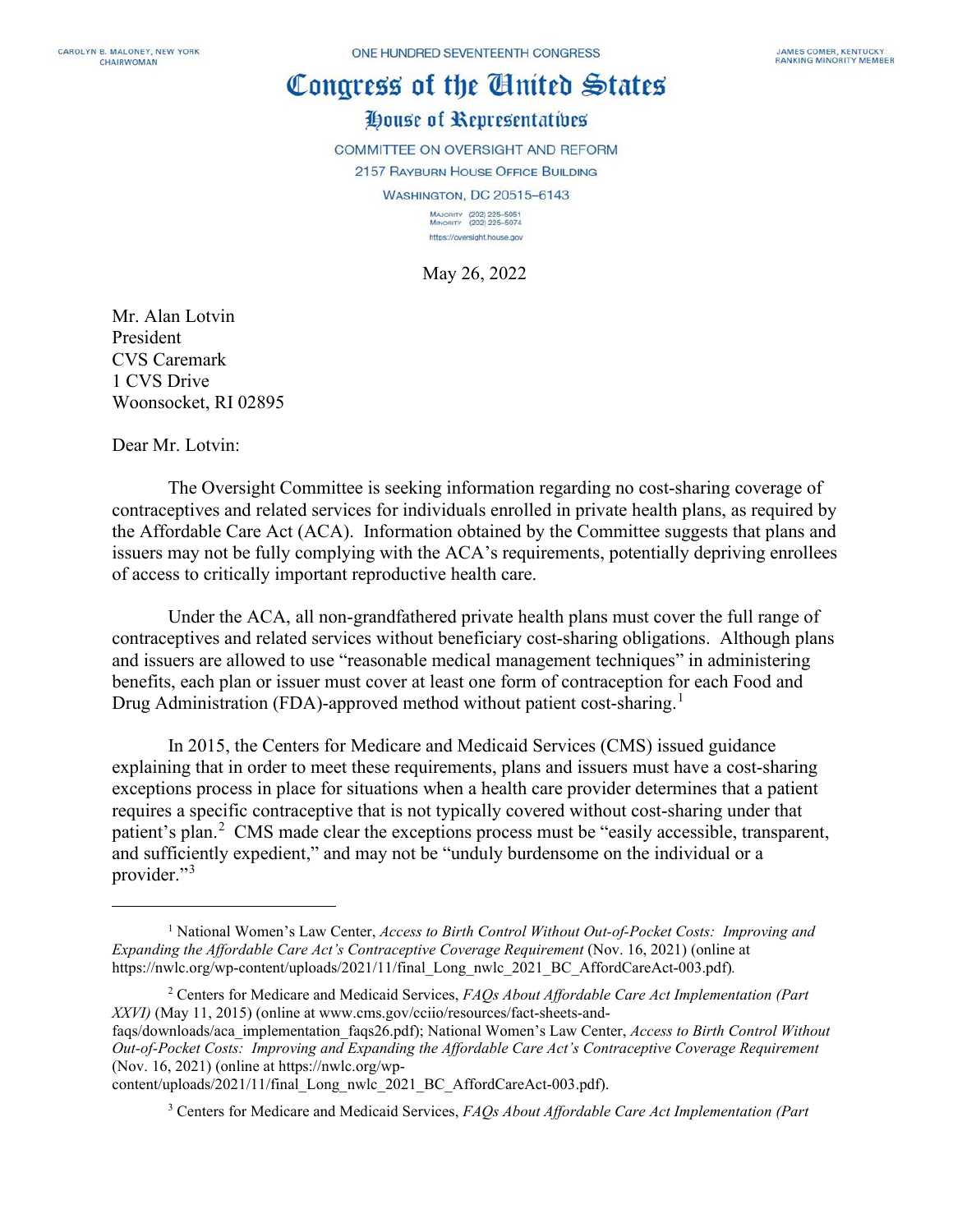Mr. Alan Lotvin Page 2

However, public reporting and information obtained by the Committee indicates that some plans and issuers, including their pharmacy benefit managers (PBM), have not been in compliance with these requirements. For instance:

- Reports indicate that plans and issuers are routinely not covering without costsharing contraceptive products that were recently approved by FDA, in particular after 2011.[4](#page-1-0)
- Even when plans and issuers adequately cover contraceptive products without cost-sharing obligations, those same plans and issuers are reportedly failing to cover without cost-sharing the services associated with contraception, such as office visits, counseling, or the insertion of a contraceptive device.<sup>[5](#page-1-1)</sup>
- A recent investigative report found that when patients are denied coverage for a specific contraceptive product, plans and issuers do not always have in place an exceptions process that meets the requirements of CMS's 2015 guidance. The advocacy organization Power to Decide found that out of 42 health plans and PBMs, documents from only two health plans described an exceptions process that appears to meet the standards laid out in the 2015 CMS guidance. Notably, patients and providers may not even be aware that they can request an exception after coverage of a contraceptive product is denied, and calls to customer service representatives to inquire about the exceptions process "were met with ignorance, inadequate information, or misinformation." The report found that patients may be required to utilize a plan's regular formulary exceptions process or prior authorization process, which "do not appear to meet the ACA standards for contraceptive coverage, as they include medical review by the plan, typically set narrow criteria for an exception, and require information beyond what the ACA requires to make a determination of medical necessity."[6](#page-1-2)

<span id="page-1-1"></span><sup>5</sup> National Women's Law Center, *The Biden Administration Must Ensure the Affordable Care Act Contraceptive Coverage Requirement Is Working for All* (Oct. 14, 2021) (online at https://nwlc.org/wpcontent/uploads/2021/11/NWLC\_BC\_AffordCareAct-Oct\_2021.pdf).

*XXVI)* (May 11, 2015) (online at www.cms.gov/cciio/resources/fact-sheets-and-

faqs/downloads/aca\_implementation\_faqs26.pdf); National Women's Law Center, *Access to Birth Control Without Out-of-Pocket Costs: Improving and Expanding the Affordable Care Act's Contraceptive Coverage Requirement* (Nov. 16, 2021) (online at https://nwlc.org/wp-

content/uploads/2021/11/final\_Long\_nwlc\_2021\_BC\_AffordCareAct-003.pdf).

<span id="page-1-0"></span><sup>4</sup> National Women's Law Center, *The Biden Administration Must Ensure the Affordable Care Act Contraceptive Coverage Requirement Is Working for All* (Oct. 14, 2021) (online at https://nwlc.org/wpcontent/uploads/2021/11/NWLC\_BC\_AffordCareAct-Oct\_2021.pdf); Power to Decide, *When Your Birth Control Isn't Covered: Health Plan Non-Compliance with the Federal Contraceptive Coverage Requirement* (online at https://powertodecide.org/sites/default/files/2022-04/ACA%20Contraception%20Exception%20Report.pdf).

<span id="page-1-2"></span><sup>6</sup> Power to Decide, *When Your Birth Control Isn't Covered: Health Plan Non-Compliance With the Federal Contraceptive Coverage Requirement* (online at https://powertodecide.org/sites/default/files/2022- 04/ACA%20Contraception%20Exception%20Report.pdf).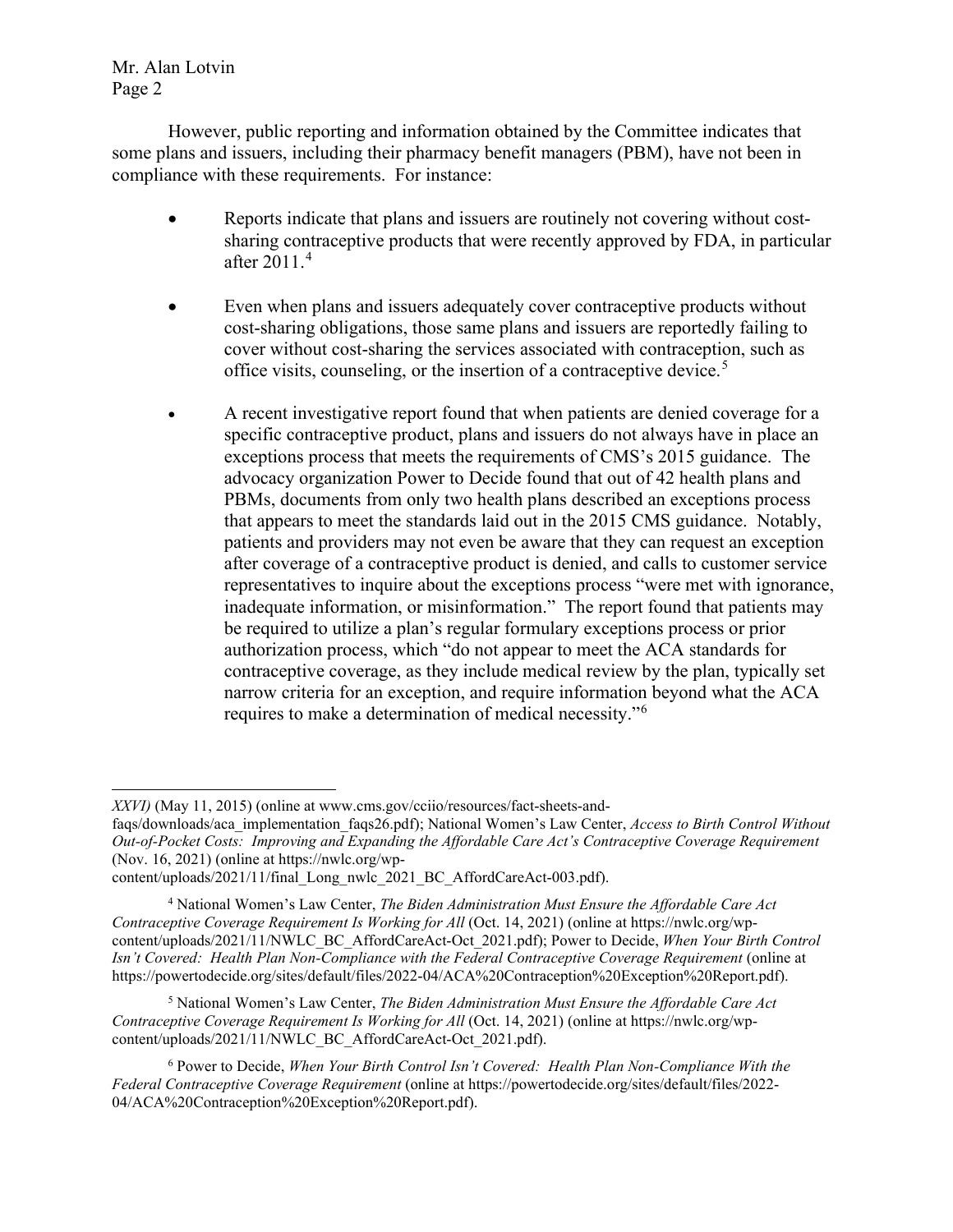Mr. Alan Lotvin Page 3

For all these reasons, we request that you provide us with the following information by June 9, 2022. Please limit your responses to the questions below to: (1) in-network coverage; (2) formularies for insurance plans that are not subject to a religious exemption under the ACA; (3) formularies for insurance plans that are not considered "grandfathered" plans under the ACA; and (4) FDA-approved products.

- 1. For each contraceptive method, please provide a list of the included contraceptive products and the patient's cost-sharing requirement for each of your formularies.
	- a. For each contraceptive method, please identify any FDA-approved contraceptive products that are excluded from each of your formularies.
	- b. For each contraceptive method, what contraceptive products on each of your formularies were approved by the FDA after 2011?
- 2. Please describe the process for patients to access a contraceptive product that is not fully covered by the formulary for the patient's plan when the product is determined necessary and appropriate by a patient's medical provider.
	- a. What data and supporting documentation are patients required to provide in order to seek and receive an exception?
	- b. Upon the granting of an exception, what is the patient's cost-sharing obligation (if any)? If this varies by contraceptive product, please provide the patient's cost-sharing obligation broken down by product.
	- c. To the extent the exceptions process varies by product or formulary, please describe the various exceptions processes utilized by your formularies.
	- d. Is this exceptions process utilized for any services or products other than contraception? If so, for which products or services?
	- e. When a contraceptive product is not covered without cost-sharing, are patients ever required to utilize your appeals process to appeal this decision and obtain coverage?
	- f. On average, how long does it take for an exception request to be processed and granted to a patient seeking access to a contraceptive product?
	- g. Broken down by year, how many exceptions did you process from 2015 through 2021 for any contraceptive product or service?
	- h. Were any exceptions for contraceptive products denied from 2015 through 2021? If so, how many per year?